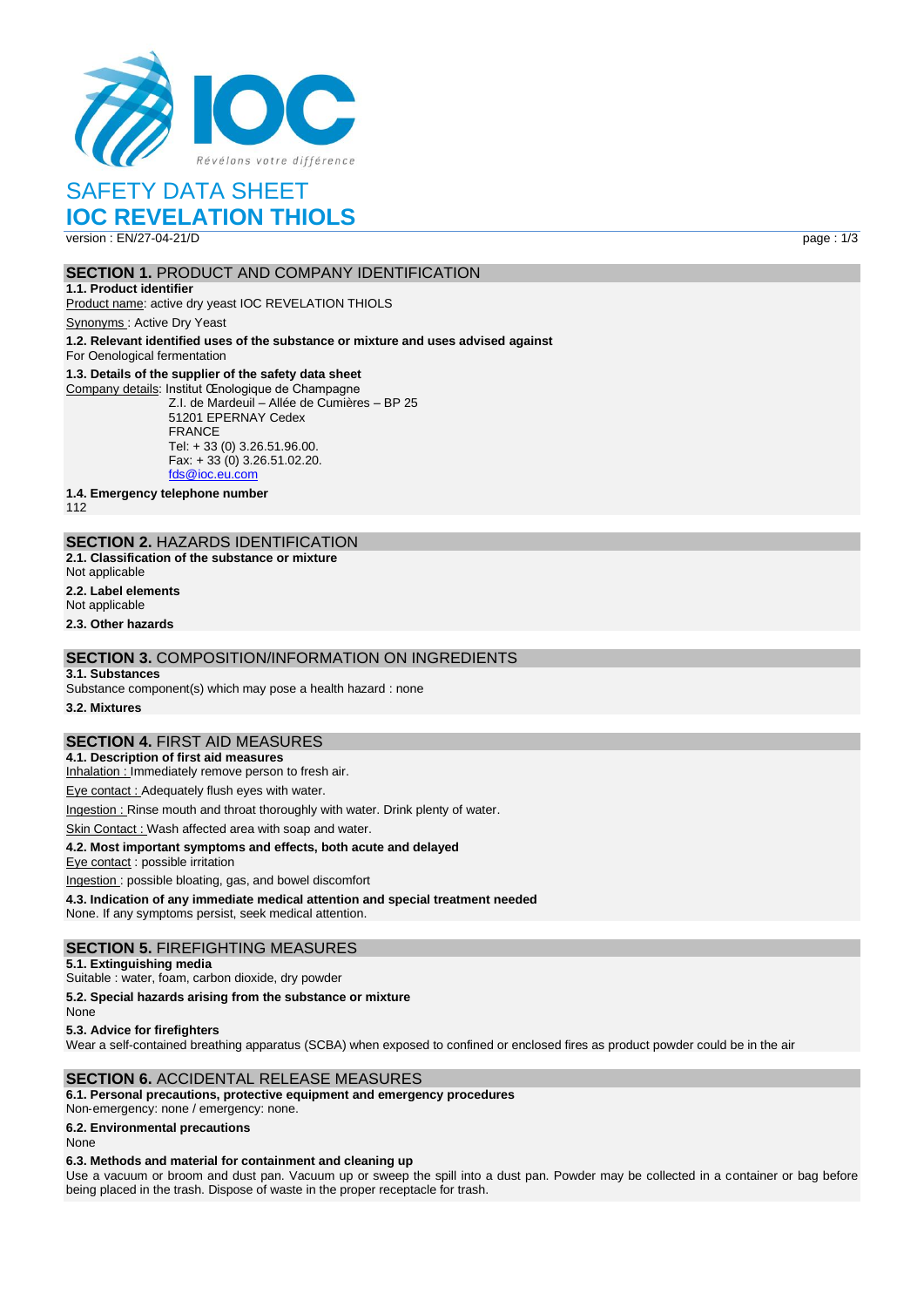

## SAFETY DATA SHEET **IOC REVELATION THIOLS** version : EN/27 -04 -21 / D page :

 $page: 2/3$ 

**6.4. Reference to other sections** See Section 13 for disposal of the substance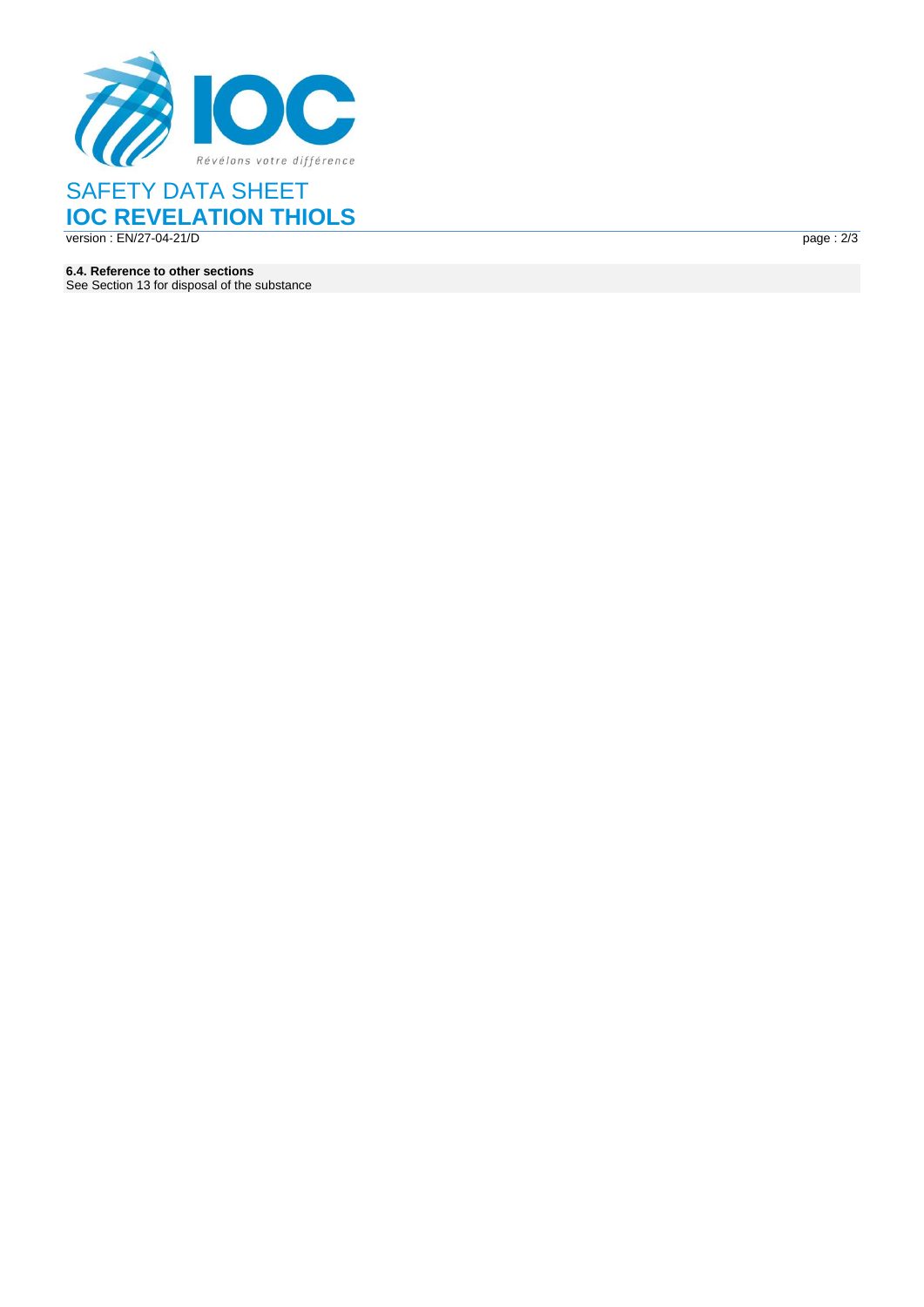

## SAFETY DATA SHEET

## **IOC REVELATION THIOLS**

version : EN/27-04-21/D page : 3/3

## **SECTION 7.** HANDLING AND STORAGE

**7.1. Precautions for safe handling** Handling : avoid breathing dust. Avoid contact with eyes. Occupational hygiene : wash hands thoroughly after handling

**7.2. Conditions for safe storage, including any incompatibilities** Risks : not at risk for corrosion, fire, explosion, or chemical reaction Place of storage : no special instruction to minimize risks (see above). Store according to label directions to maintain label guarantees Fire/explosion protection: none needed **7.3. Specific end use(s) SECTION 8.** EXPOSURE CONTROL / PERSONAL PROTECTION **8.1. Control parameters** Exposure limits : no limit / Biological limits: no limit. **8.2. Exposure controls**

Eye/face protection : protective glasses should be worn in conditions of excessive dusting Skin Hand : none Other : none. Wear appropriate clothing for work Respiratory protection : protective mask should be worn in conditions of excessive dusting Thermal protection : none

Environmental exposure : none

### **SECTION 9.** PHYSICAL AND CHEMICAL PROPERTIES

**9.1. Information on basic physical and chemical properties** Apperance : granuled. Odour : typical yeast Odour threshold : not Applicable pH not Applicable Melting / freezing point : not Applicable Initial boiling point and boiling range : not Applicable Flash point : not Applicable Evaporation rate: not Applicable Flammability (solid, gas) : not Applicable Upper/lower flammability or explosive limits: not Applicable Vapour pressure : not Applicable Vapour density: not Applicable Relative density: not Applicable Solubility(ies); yes Partition coefficient: n-octanol/water: not Applicable Auto-ignition temperature: not Applicable Decomposition temperature: not Applicable Viscosity : not Applicable **Explosive properties: not Applicable** Oxidising properties: not Applicable

**9.2. Other information**

#### **SECTION 10.** STABILITY AND REACTIVITY **10.1. Reactivity** Not reactive **10.2. Chemical stability Stable**

**10.3. Possibility of hazardous reactions** None **10.4. Conditions to avoid**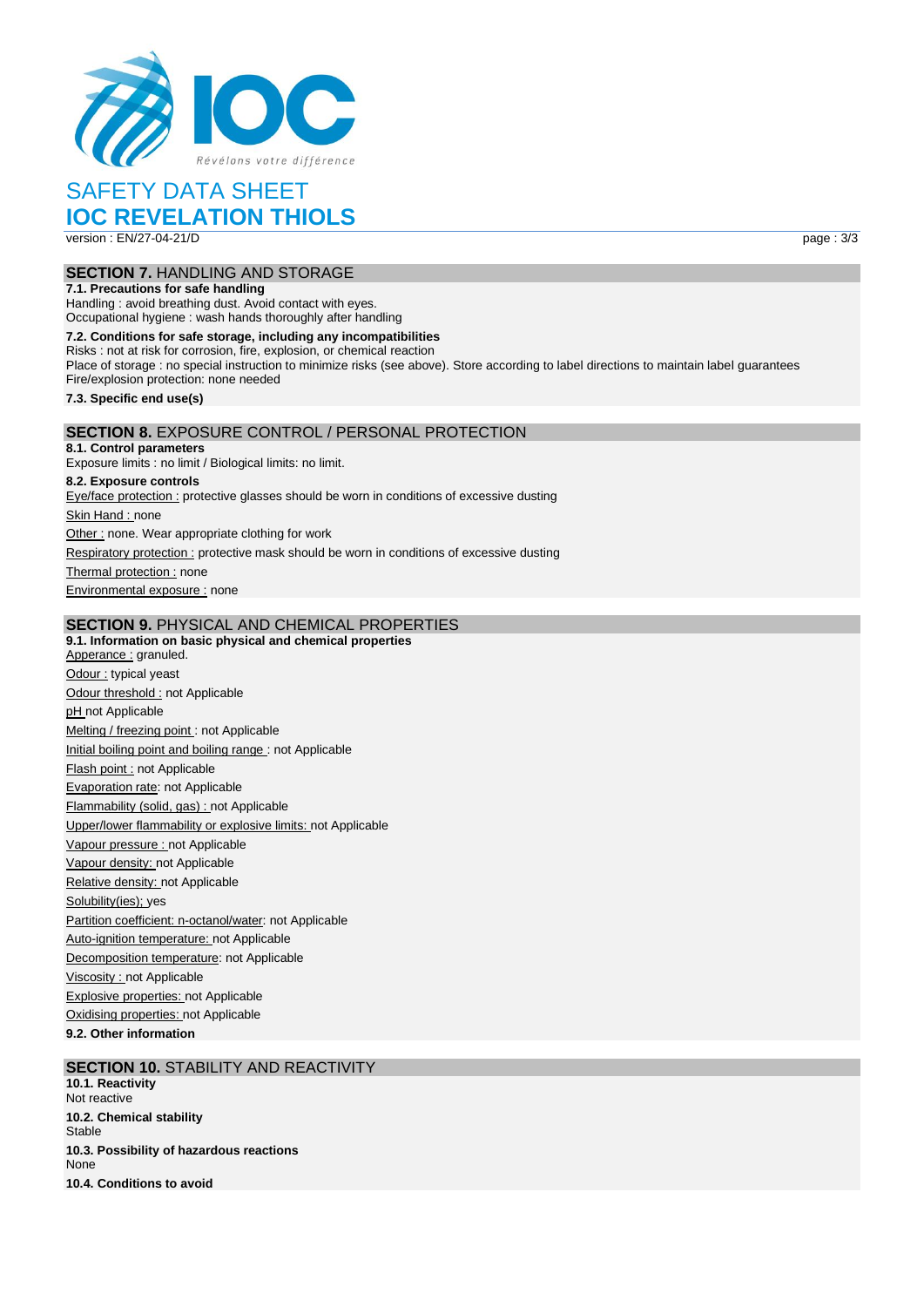

# SAFETY DATA SHEET **IOC REVELATION THIOLS**

version : EN/27-04-21/D page : 4/3

None

**10.5. Incompatible materials** None **10.6. Hazardous decomposition products** None.

### **SECTION 11.** TOXICOLOGICAL INFORMATION

**11.1. Information on toxicological effects** Acute toxicity : no known effects Skin corrosion/irritation : possible irritation to skin Eye damage/irritation : possible irritation to eye Respiratory /Skin sensitization : possible allergic reaction or sensitization CMR (Carcinogenity, germ cell Mutagenicity, Reproductive toxicity) : no known effects

## **SECTION 12.** ECOLOGICAL INFORMATION

**12.1. Toxicity** No known ecological effects.. **12.2. Persistence and degradability** No persistence and the substance is bio‐degradable. **12.3. Bioaccumulative potential** None **12.4. Mobility in soil** Not relevant **12.5. Results of PBT and vPvB assessment** Not relevant **12.6. Other adverse effects** None

## **SECTION 13.** DISPOSAL CONSIDERATIONS

**13.1. Waste treatment methods** Waste treatment methods : product and packaging can be disposed of in regular trash or waste. No special disposal method required. Follow all applicable local laws for recycling, bagging, and disposal of trash

**SECTION 14.** TRANSPORT INFORMATION **14.1. UN number** Not relevant. **14.2. UN proper shipping name** Not relevant **14.3. Transport hazard class(es)** Not classified as dangerous **14.4. Packing group** Not relevant **14.5. Environmental hazards** None **14.6. Special precautions for user** None

**14.7. Transport in bulk according to Annex II of MARPOL 73/78 and the IBC Code** Not relevant

### **SECTION 15.** REGULATORY INFORMATION

**15.1. Safety, health and environmental regulations/legislation specific for the substance or mixture** Reg. EC 1272/2008 ‐This product is not required to be registered under REACH.

## **15.2. Chemical safety assessment**

Not relevant.

## **SECTION 16.** OTHER INFORMATION